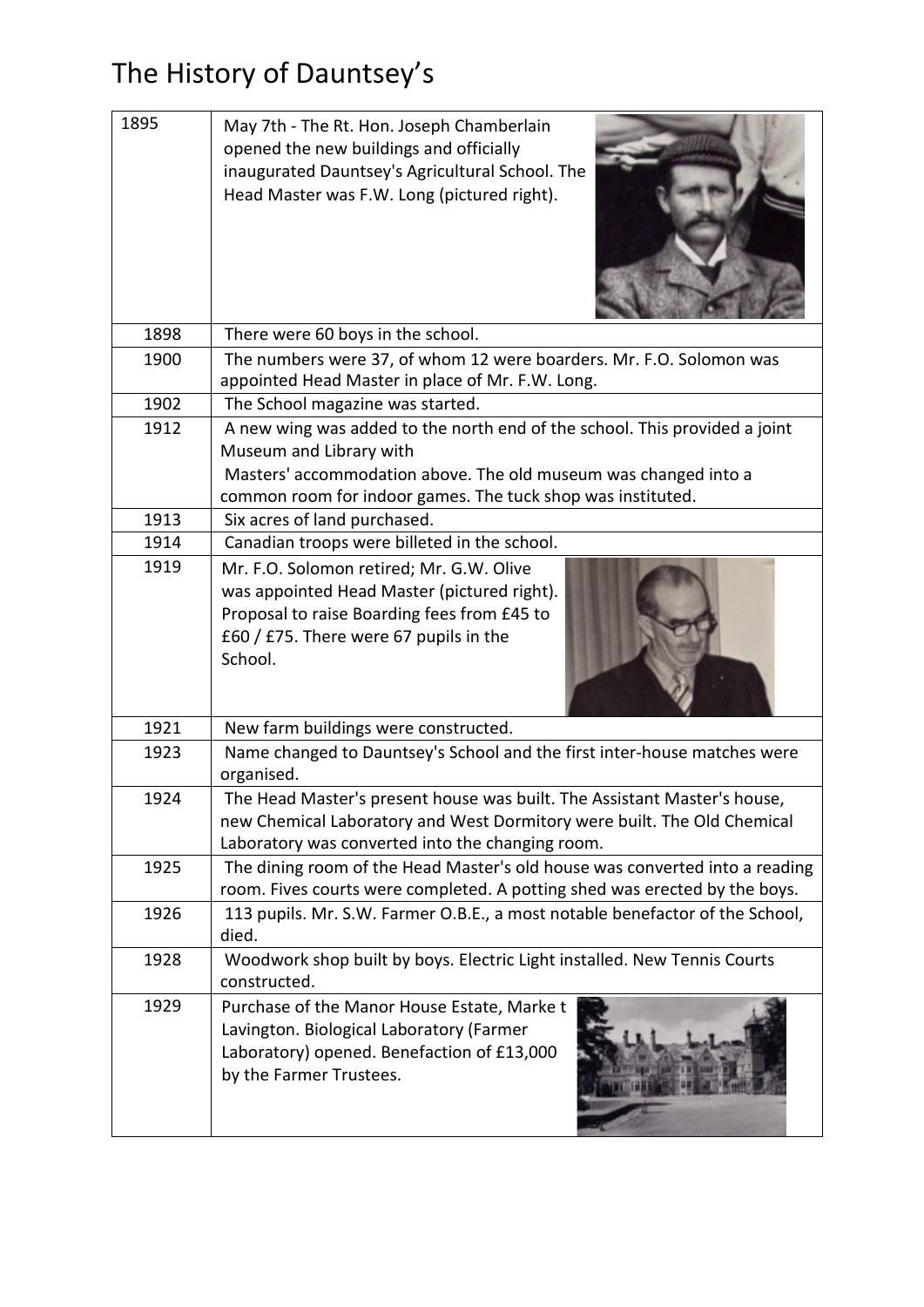| 1930 | Dauntsey's made a Public School. Name officially altered from Dauntsey's                                                        |
|------|---------------------------------------------------------------------------------------------------------------------------------|
|      | Agricultural School to Dauntsey's School. Wing added to Sanatorium,<br>changing rooms at Manor built, Cricket scoreboard built. |
| 1933 | Farmer Hall opened. New School uniform introduced. The extra                                                                    |
|      | accommodation provided by the New Hall enabled the old Dining Hall to be                                                        |
|      | divided into two rooms, devoted to English and History respectively. The New                                                    |
|      | Rest Room becomes the Modern Language Room, the Common Room and the                                                             |
|      | Physics Laboratory.                                                                                                             |
| 1934 | Manor developments: Swimming Pool, Games                                                                                        |
|      | Room Craft Room, additional dormitory                                                                                           |
|      | accommodation, accommodation for domestic                                                                                       |
|      | staff (see below).                                                                                                              |
|      |                                                                                                                                 |
|      |                                                                                                                                 |
|      |                                                                                                                                 |
|      |                                                                                                                                 |
| 1935 | Advanced Science laboratories opened. Biological gardens formed.                                                                |
| 1936 | Gymnasium built (now the Tedder Building).                                                                                      |
|      | Exchange programme with boys from                                                                                               |
|      | Oranienstein Gymnasium in Germany who visit                                                                                     |
|      | Dauntsey's (pictured below).                                                                                                    |
|      |                                                                                                                                 |
| 1937 | New Changing Rooms and Dormitory Block built. Enlargement of Farm<br>Buildings. Scout Troop formed.                             |
| 1938 | Miniature Stadium laid out. Purchase of the remainder of Warrington Field,                                                      |
|      | and levelling begun by pupils. Scout Hut erected. Kitchens modernised and                                                       |
|      | extended. Marsden-Jones collection of British Plants established in Biological                                                  |
|      | Gardens.                                                                                                                        |
| 1941 | Work on the land, food production and training                                                                                  |
|      | of land girls. Domestic service rendered by staff                                                                               |
|      | and boys. Cycle Section of Home Guard and Air                                                                                   |
|      | Training Corps formed. Purchase of two cottages                                                                                 |
|      | (Prospect House). Mercers' Hall in London badly                                                                                 |
|      | damaged by enemy action. Rhododendron and                                                                                       |
|      | azalea avenue planted Manor Woods.                                                                                              |
| 1945 | School opts to become a Direct Grant School. Completion of levelling of                                                         |
|      | Warrington Field by pupils.                                                                                                     |
| 1947 | Domestic Staff buildings at main school completed.                                                                              |
| 1948 | Sanatorium at Manor House completed.                                                                                            |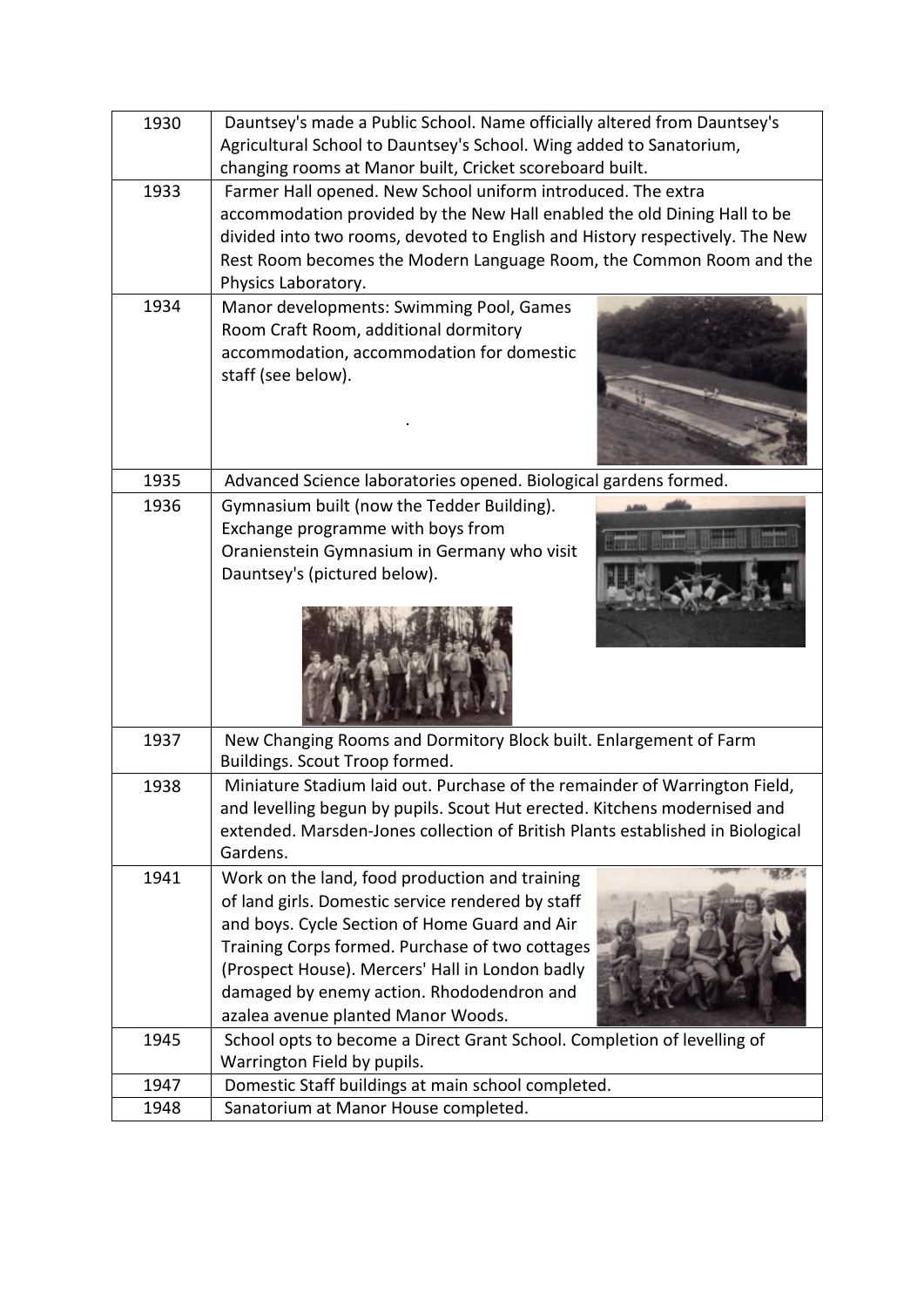| 1949 | Building of Garden of Peace and Remembrance<br>commenced on site of present Memorial Hall.<br>Combined Cadet Force formed.                                                                                                                                 |
|------|------------------------------------------------------------------------------------------------------------------------------------------------------------------------------------------------------------------------------------------------------------|
| 1954 | Opening of new school buildings to provide five classrooms and studies to<br>house English, Modern Languages, Geography, History and Classics - now the<br>Maths Department.                                                                               |
| 1955 | Retirement of Mr. G.W. Olive. New Head Master -<br>Mr. D.J. Forbes.                                                                                                                                                                                        |
| 1957 | 365 pupils. Opening of New Science Building to house Physics and Chemistry,<br>funded by the Industrial Fund for the Advancement of the Teaching of<br>Science in Schools (£18,000 grant).                                                                 |
| 1958 | Workshop built by boys. New tennis courts constructed next to the Head<br>Master's House.                                                                                                                                                                  |
| 1959 | The commencement of the new engineering<br>block built by pupils, now the Lower School<br>Centre.                                                                                                                                                          |
| 1962 | Additional Biology Laboratory and Science Lecture Room opened.                                                                                                                                                                                             |
| 1963 | Completion of the engineering block                                                                                                                                                                                                                        |
| 1967 | Olive Block opened: now Fitzmaurice House.                                                                                                                                                                                                                 |
| 1969 | Mr. D.J. Forbes retires. New Head Master -<br>Mr. G.E. King-Reynolds. 410 pupils. Extra<br>playing fields to the south of the farm<br>buildings purchased by A.E. Hemens and given<br>to the School. Cafeteria feeding introduced -<br>new kitchen layout. |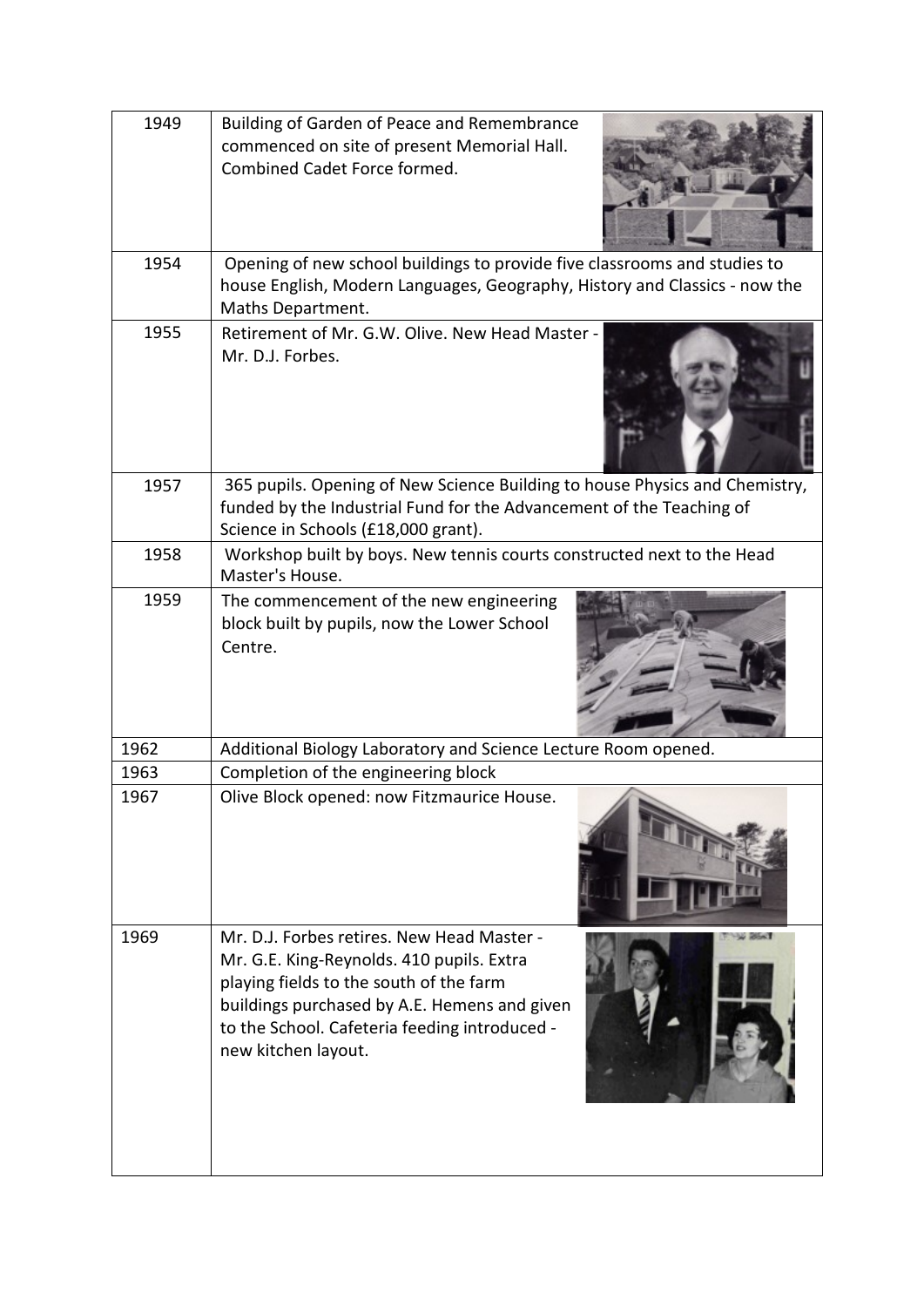| 1970 |                                                                                                                                                                                                                                                                                                                                        |
|------|----------------------------------------------------------------------------------------------------------------------------------------------------------------------------------------------------------------------------------------------------------------------------------------------------------------------------------------|
|      | New squash court built.                                                                                                                                                                                                                                                                                                                |
| 1971 | First girl pupils at Dauntsey's - 6 girls were<br>admitted to the Lower Sixth Form in<br>September.<br>Dauntsey's School Sailing Club started,<br>acquiring use of Griffin II.                                                                                                                                                         |
| 1972 | Farm closed. Buildings used for School purposes. Memorial Hall building<br>commenced on site of Memorial Gardens.                                                                                                                                                                                                                      |
| 1973 | Farmer Hall converted to Farmer Music School                                                                                                                                                                                                                                                                                           |
| 1974 | Memorial Hall officially opened.                                                                                                                                                                                                                                                                                                       |
| 1975 | Main School drive made safer - 'sleeping policemen' signs erected.                                                                                                                                                                                                                                                                     |
| 1976 | Dauntsey's began to take girls at all levels. Conversion of part of Manor House<br>to accommodate girl pupils - changing rooms, dormitories (including Manor<br>Sanatorium) and fire escape. Staff flat also built. End of Direct Grant System.<br>School becomes fully independent. Process towards complete co-education<br>begins.  |
| 1977 | School laundry built in Manor outbuildings.<br>Conversion and modernisation of the School<br>Sanatorium at Senior Girls' Boarding House.<br>Social Centre in School House main building<br>becomes the Olive Library. C.C.F. Hut removed.<br>Sailing Club acquires use of Jolie Brise, famous<br>gaff cutter originally built in 1913. |
| 1978 | New Classrooms developed from existing Engineering Shop. Jeanne House<br>opened for senior girl boarders. Car park adjoining laid out. Open Air<br>Swimming Pool in valley at Manor broken up and filled in.                                                                                                                           |
| 1979 | Conversion of Lecture Theatre and laboratories into additional Physics<br>Laboratory. Gymnasium converted, new storey added to provide classrooms<br>and Lecture Theatre - opened by Lord Tedder in September. New Sports Hall<br>building commenced.                                                                                  |
| 1980 | March: the Awdry Sports Hall opened. Day and Boarding Houses given<br>separate areas. Housemaster's House built on to the Olive building, which<br>becomes Fitzmaurice House. Front of main building accommodates Dauntsey<br>House (senior day girls), Farmer and Hemens (senior day boys).                                           |
| 1983 | Five Courts converted into shops. Second-hand clothes and Sports Shop<br>opened.                                                                                                                                                                                                                                                       |
| 1984 | July: New (indoor) Swimming Pool started.                                                                                                                                                                                                                                                                                              |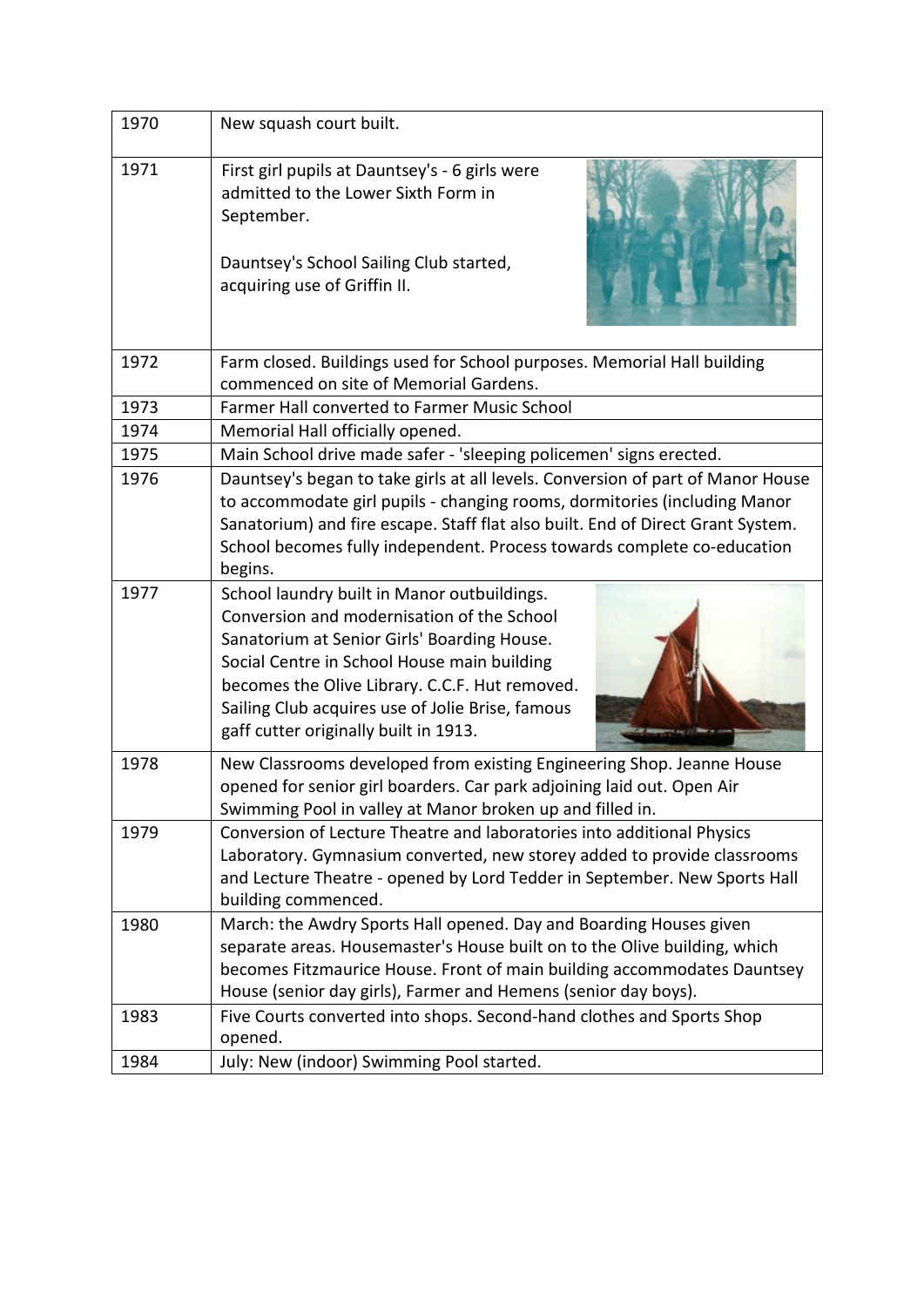| 1985      | 13th July: Heated Indoor Swimming Pool<br>officially opened. Mr. G.E. King-Reynolds retires.<br>New Head Master - Mr. C.R. Evans. 533 pupils.<br>450th Anniversary of the introduction of<br>Dauntsey's School in William Dauntsey's will.                                      |
|-----------|---------------------------------------------------------------------------------------------------------------------------------------------------------------------------------------------------------------------------------------------------------------------------------|
| 1986/1987 | September 1986: new Lower School Day Houses Scott and Rendell formed.<br>Craft Design and Technology Centre built and opened.                                                                                                                                                   |
| 1988      | New Sanatorium built. Creation of Mathematics Block by infill on ground floor.<br>Six Maths Rooms and Staff Room provided. Extension of Biology Labs -<br>addition of Project Room, Staff Area and New Laboratory                                                               |
| 1989      | Two-storey extension to Science Building to provide: two Physics laboratories,<br>Project Room/Library and Technician's room. New wing to Jeanne House<br>(further 35 beds).                                                                                                    |
| 1990      | 606 pupils.                                                                                                                                                                                                                                                                     |
| 1990/1991 | New Boarding House for senior boys -<br>Mercers' House - to provide 64 beds for<br>pupils and accommodation for married staff.<br>Occupied September 1991. Opened by Mr.<br>J.J. Fenwick Master of The Mercers'Company.                                                         |
| 1991/1992 | Refurbishment of the area vacated by Mercers' House to create 15 new<br>classrooms for History, English, Economics, Classics and Religious Studies; five<br>Art Studios and new accommodation for Hemens and Farmer houses.                                                     |
| 1992      | All-weather playing surface constructed.                                                                                                                                                                                                                                        |
| 1994      | Extension to Fitzmaurice House built, 16 additional beds                                                                                                                                                                                                                        |
| 1995      | 625 pupils. Extension to Music School and Dining Hall. Celebration of the<br>Centenary of the School's reopening on its present site.                                                                                                                                           |
| 1996      | Retirement of Mr Christopher Evans, Head<br>Master. New Head Master - Mr Stewart B.<br>Roberts. Dedication of Henderson Gardens<br>(in memory of Harry Henderson).<br>Building of new Staff Common Room and<br>unveiling of statue of Euterpe (designed by<br>David Backhouse). |
| 1998      | New netball/tennis courts.                                                                                                                                                                                                                                                      |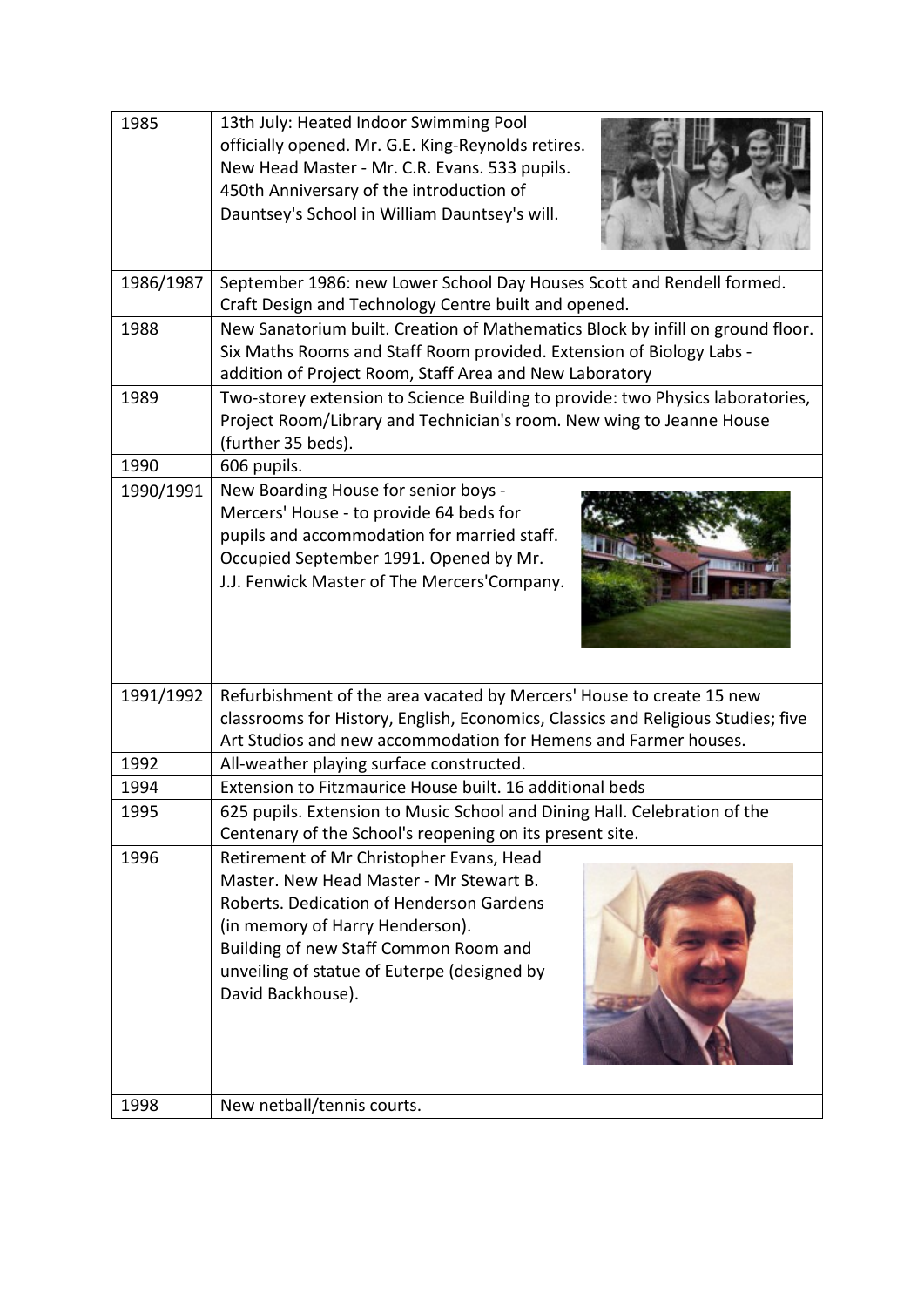| 1999 | New Art Department opened on old Primary<br>School site. Opened by R.K. Westmacott Esq.,<br>Master of the Mercers' Company.<br>The Dauntsey's Aided Primary School moves to<br>a new purpose-built school in the village                                                                                                                                                       |
|------|--------------------------------------------------------------------------------------------------------------------------------------------------------------------------------------------------------------------------------------------------------------------------------------------------------------------------------------------------------------------------------|
| 2000 | Opening of the new Library and IT Centre.<br>677 pupils.                                                                                                                                                                                                                                                                                                                       |
| 2002 | Construction on the new Biology Department<br>begins.<br>Dauntsey's School production of 'Les<br>Miserables', is so successful that it is invited to<br>perform for one night only at the Prince of<br>Wales Theatre, in the West End of London.<br>Pupils performed to a full house, an audience of<br>over 1,000.                                                            |
| 2003 | Biology Department opened by OD John<br>Rendell ('47-51'), Trustee of the Samuel<br>William Farmer Trust. New Science<br>Department under construction.<br>Brown uniform phased out and replaced by<br>the new blue uniform.                                                                                                                                                   |
| 2004 | Science Department opened by HRH the Duke<br>of Kent.<br>Construction on the new Evans House begins in<br>the early new year. The new senior girls'<br>boarding house (Evans) is completed ahead of<br>schedule providing accommodation for 60 girls<br>in single and double en-suite rooms.<br>Opening of extension to the Design & Technology Department on 8th<br>December. |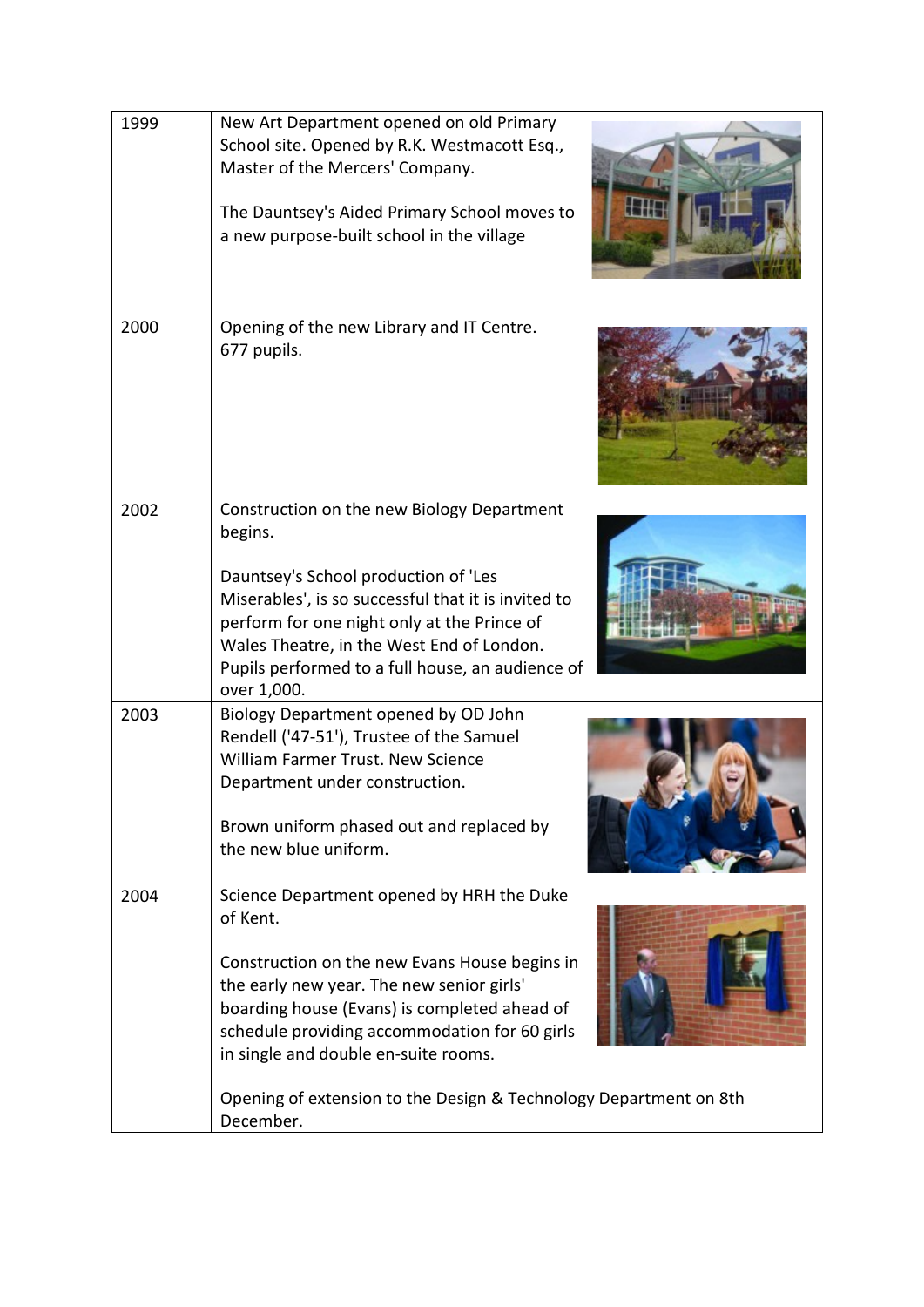| 2005 | Refurbishment of old Biology Department to<br>house the senior boys' day houses, Farmer and<br>Hemens (opened by Mr Wathen, Governor,<br>pictured right).<br>Evans House officially opened on Speech Day<br>by Robert Bernays, departing Chairman of<br>Governors. |
|------|--------------------------------------------------------------------------------------------------------------------------------------------------------------------------------------------------------------------------------------------------------------------|
|      | Summer: Richard Handover, CBE, elected new Chairman of Governors.                                                                                                                                                                                                  |
|      | Jolie Brise leads flotilla past Her Majesty The<br>Queen and also leads the re-enactment of the<br>Battle of Trafalgar on the 200th Anniversary of<br>the death of Lord Horation Nelson.<br>740 pupils in the school.                                              |
| 2006 | Jolie Brise wins the 50th Anniversary Tall Ships' Race.                                                                                                                                                                                                            |
|      | Pupils take the production of 'Assassins' to the Edinburgh Fringe and receive<br>four star reviews from the critics.                                                                                                                                               |
| 2007 | Drama Studio is renovated, reopened and renamed Annabel's, in memory of<br>Annabel Maurice (OD '96-'03).                                                                                                                                                           |
|      | Refurbishment and extension of<br>Fitzmaurice House completed. The work<br>undertaken provides 12 new bedrooms and<br>the expansion of existing Fourth Form<br>accommodation.                                                                                      |
|      | Major re-vamp of The Manor includes new                                                                                                                                                                                                                            |
|      | bedrooms, new bath and shower rooms and a new Sanatorium, as well as                                                                                                                                                                                               |
| 2008 | extensive redecoration of the interior.<br>Official opening of the new all weather<br>AstroTurf pitch by Simon Mason and<br>Richard Mantell on 8th October<br>Work on the newly purchased land at the                                                              |
|      | back of the School begins in the summer.<br>The land will be transformed into three new<br>rugby pitches, a new cricket square, new<br>athletics facilities and car and coach park. Car and coach park opened in<br>November 2008.                                 |
|      | 786 pupils in the School.                                                                                                                                                                                                                                          |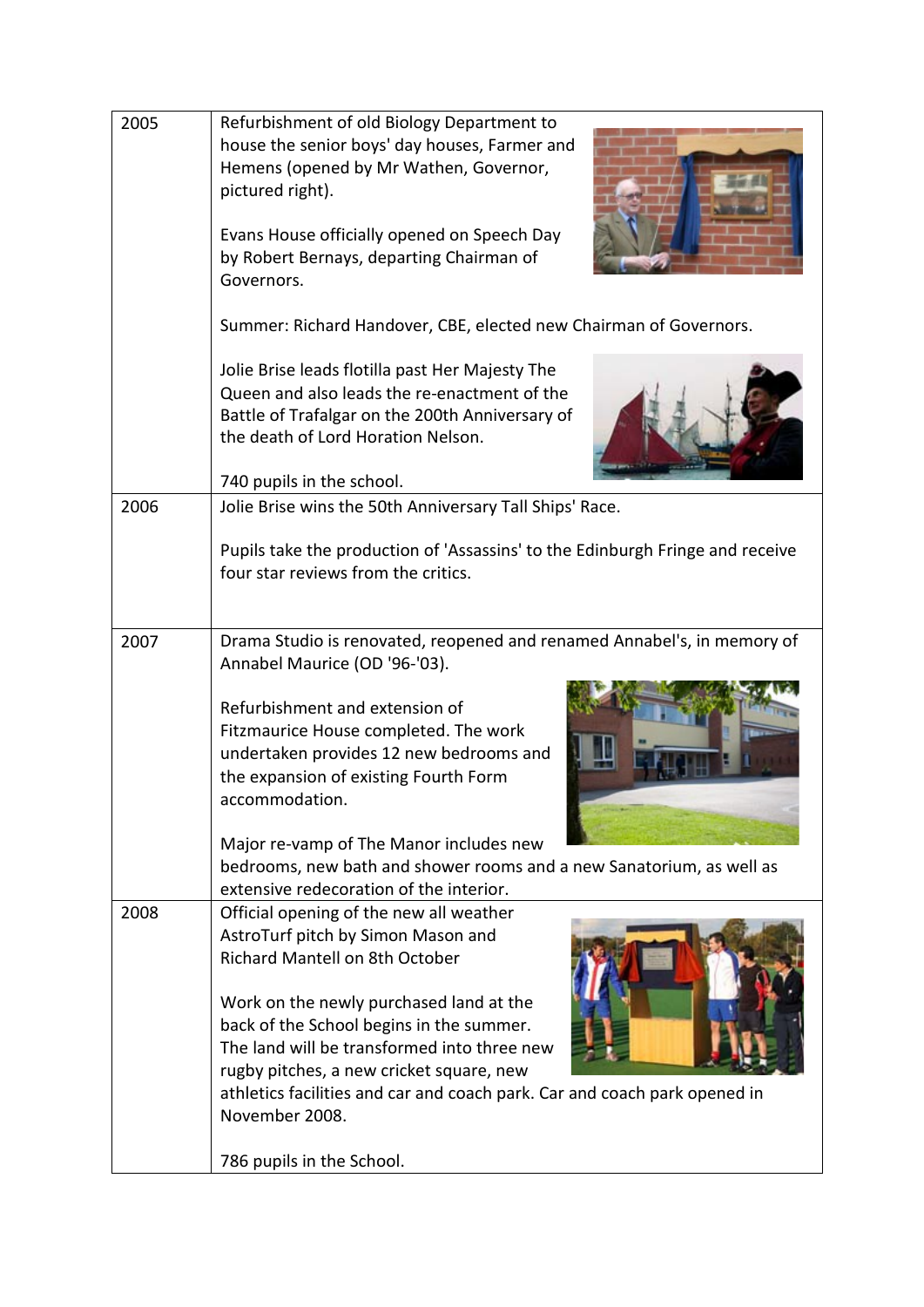| 2009 | Jolie Brise takes part in the Tall Ships<br>Transatlantic Challenge and wins the<br>second leg from Tenerife to Bermuda, 1st in<br>class and 1st overall.                                                                                                                                                                                                                                                                                                                                                                                                                                                                                                |
|------|----------------------------------------------------------------------------------------------------------------------------------------------------------------------------------------------------------------------------------------------------------------------------------------------------------------------------------------------------------------------------------------------------------------------------------------------------------------------------------------------------------------------------------------------------------------------------------------------------------------------------------------------------------|
| 2010 | Over 100 senior day girls from Lambert and<br>King-Reynold were delighted to return to<br>School in September to their new, modern,<br>purpose-build day house accommodation.<br>In the summer term a small ceremony<br>marked the opening of the enlarged and<br>modernised cricket pavilion. The ribbon was cut by Lt. Col. Tim Lerwill, a long<br>serving MCC committee member and manager of numerous MCC tours.                                                                                                                                                                                                                                     |
| 2011 | The final phase of the Science Development<br>Project is completed; including two new<br>chemistry laboratories, chemical prep<br>rooms, a chemical store, an additional<br>teaching room and an internal courtyard<br>garden.<br>Jolie Brise is declared the overall winner of<br>the Tall Ships Race Series 2011.                                                                                                                                                                                                                                                                                                                                      |
| 2012 | Head Master Stewart Roberts retires after<br>15 years of inspirational leadership and<br>Mark Lascelles takes over as Head Master.                                                                                                                                                                                                                                                                                                                                                                                                                                                                                                                       |
| 2013 | The School celebrates Jolie Brise's 100th<br>birthday and she competes in the Fastnet<br>Race. Having won the Fastnet three times,<br>including the inaugural race in 1925, the<br>team of Sixth Formers were delighted to<br>break Jolie Brise's previous record in the<br>race, set over 75 years ago, by 24 hours.<br>Jolie Brise also sailed up the Thames for a<br>reception at St Katharine Docks with Tower Bridge opening twice to let her<br>pass. The ASTO Hammond Innes Small Ships race followed, from Ipswich to<br>Cowes. Pupils were delighted to win, both first in class and first overall taking<br>home the very large Aurora Trophy. |